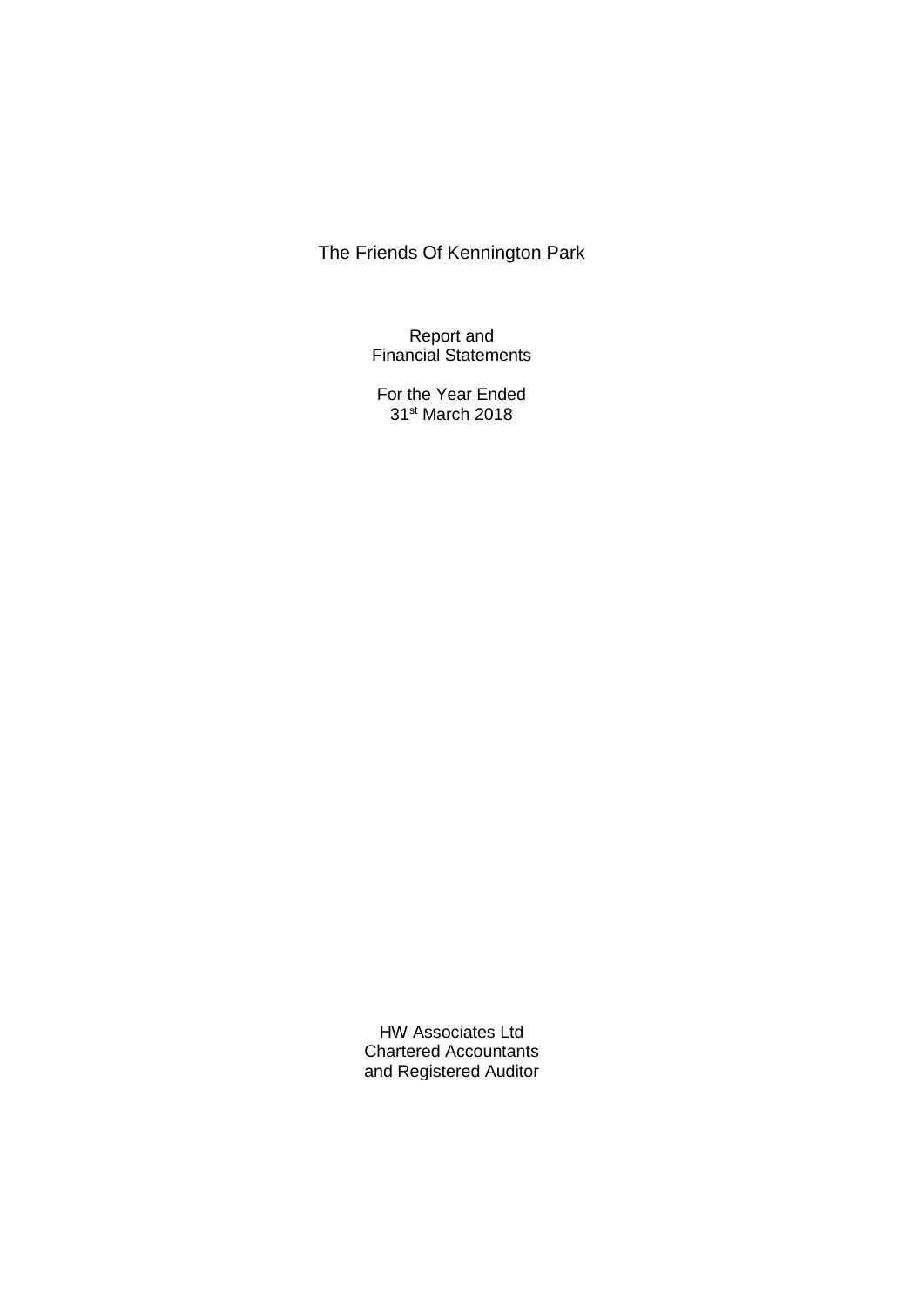# FINANCIAL STATEMENTS

For the year ended 31<sup>st</sup> March 2018

# CONTENTS PAGES

| Management Committee's Report            |   |
|------------------------------------------|---|
| Auditor's Report                         | 2 |
| <b>Balance Sheet</b>                     | 3 |
| <b>Statement of Financial Activities</b> | 4 |
| Detailed Income and Expenditure Report   | 5 |
| Notes to the Accounts                    | 6 |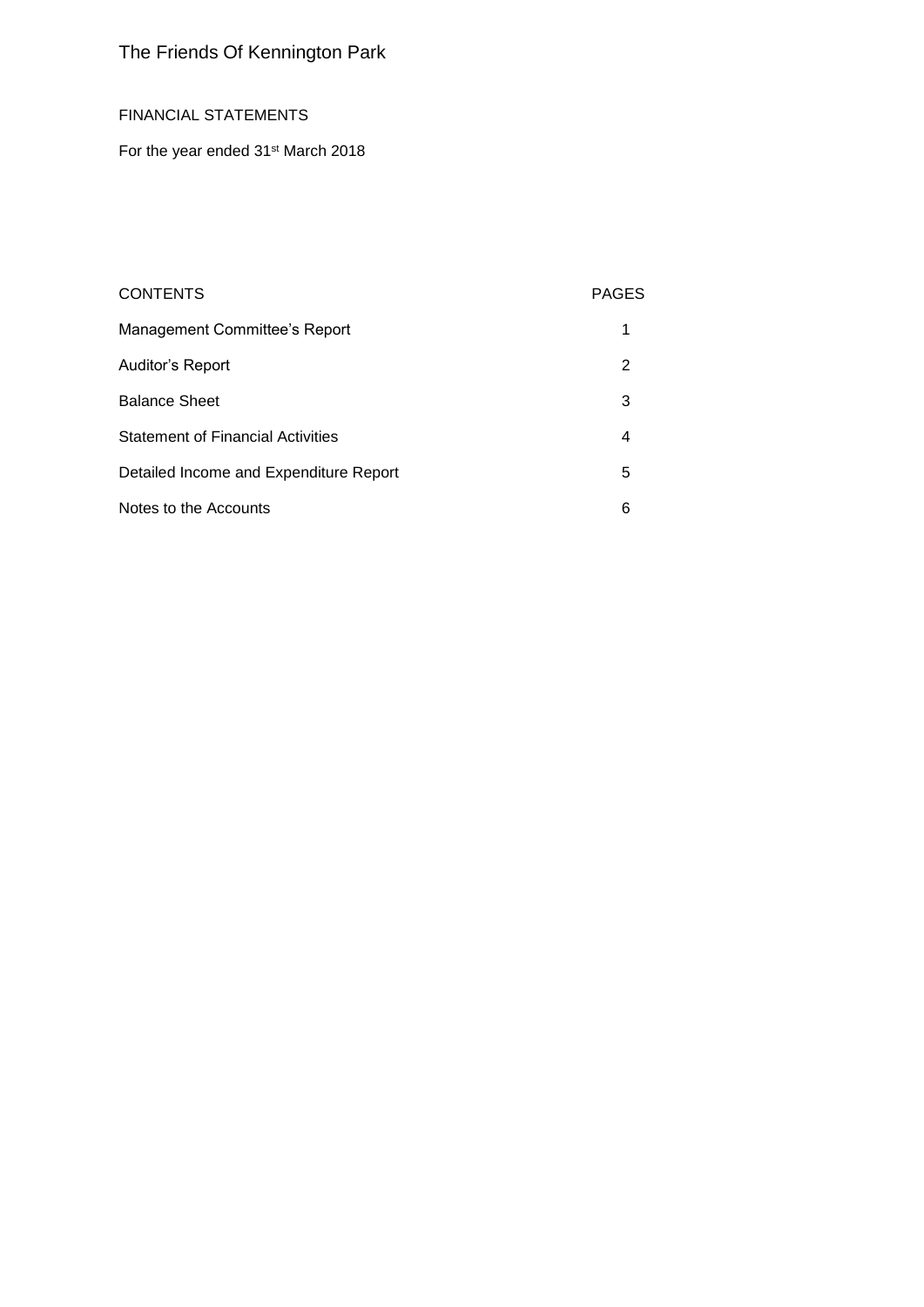# MANAGEMENT COMMITTEE REPORT

The Management Committee present their annual report with the financial statements of the organisation for the year ended 31<sup>st</sup> March 2018.

# REFERENCE AND ADMINISTRATIVE DETAILS

The Friends of Kennington Park is a voluntary body. The address is Prince Consort Lodge, Kennington Park Place, London, SE11 4AS. The objects of the organisation are set out in the constitution:

- to protect, conserve and enhance Kennington Park as a place of freedom, recreation, and enjoyment for the long-term benefit of all sections of the local community;
- to gather input from local people and representative groups so that the park may best serve the local community.

HM Revenue and Customs have accepted The Friends of Kennington Park as a charity for tax purposes under the reference XT26286 with effect from12 May 2008.

### STRUCTURE, GOVERNANCE AND MANAGEMENT

The Friends of Kennington Park is managed by a management committee elected at the Annual General Meeting.

### OBJECTIVES AND ACTIVITIES

- In consultation with Lambeth officers, the Friends continue to work to retain Green Flag status and remain a London in Bloom award winner.
- The Friends received a grant of £2,000 from the Tesco Bags of Help Fund. The activities funded by this grant included:
	- $\circ$  Planting fruit trees and plants (in collaboration with Bee Urban) to help create a "Bee Highway".
	- o Funding an expert gardener to run volunteer gardening sessions.
	- o A "Great Get Together" Community Event in the park
	- $\circ$  Support for Trees for Cities in conducting a major survey by volunteers of the trees in the park *and s*ome new tree planting.
- The Lipman-Miliband Trust gave a £2,000 grant towards fundraising for the Kennington Chartist Project (KCP), an initiative by local residents, supported by The Friends
- In the vear, a grant of £600 was received from Winkworth Kennington to fund the production of an issue of Park Life.
- The Friends received a £200 donation from the Kennington Fete
- The Friends successfully bid for funds from the National Lottery through the Heritage Lottery Fund (HLF) for the Kennington Chartist Project (KCP). The total grant is £36,000 of which £18,000 has been received in the financial year. The Friends are contributing £500 and time in kind.

# FINANCIAL REVIEW

Grants and the support of our donors and members have provided income of £24.966 (2017: £13,205). A surplus of £12,998 (2017: Deficit £840) was recorded. The Friends of Kennington Park apply this income to the promotion of their objectives. In the event that income exceeds expenditure such surplus is not distributed but is retained by the Friends for the promotion of these objectives. A statement of financial activities is set out on page 4. The surplus for the year had the effect of increasing the retained surplus.

# STATEMENT OF MANAGEMENT COMMITTEES' RESPONSIBILITIES

The Management Committee is required to prepare financial statements for each accounting year which give a true and fair view of the state of affairs of the organisation as at the end of the financial year and of the Income & Expenditure for that year. In preparing those statements, the committee is required to:

- 
- 1 Select the appropriate accounting policies and apply them consistently;<br>2 Make iudgements and estimates that are reasonable and prudent:
- 2 Make judgements and estimates that are reasonable and prudent;<br>3 State whether applicable accounting standards have been followed State whether applicable accounting standards have been followed;
- 4 Prepare the financial statements on the going concern basis unless it is inappropriate to presume that the organisation will continue its activities.

The Management Committee members are responsible for ensuring that the organisation keeps accounting records which disclose with reasonable accuracy, the financial position of the organisation and which enable it to ensure the financial statements comply with the constitution of the organisation. They are also responsible for safeguarding the assets of the organisation by taking reasonable steps for the prevention and detection of fraud and other irregularities.

Approved by the Management Committee and signed on its behalf by:

Marietta Crichton Stuart (Chair) **David Sellers (Treasurer)** David Sellers (Treasurer) Dated 9 July 2018 Dated 9 July 2018

……………………………. …………………………….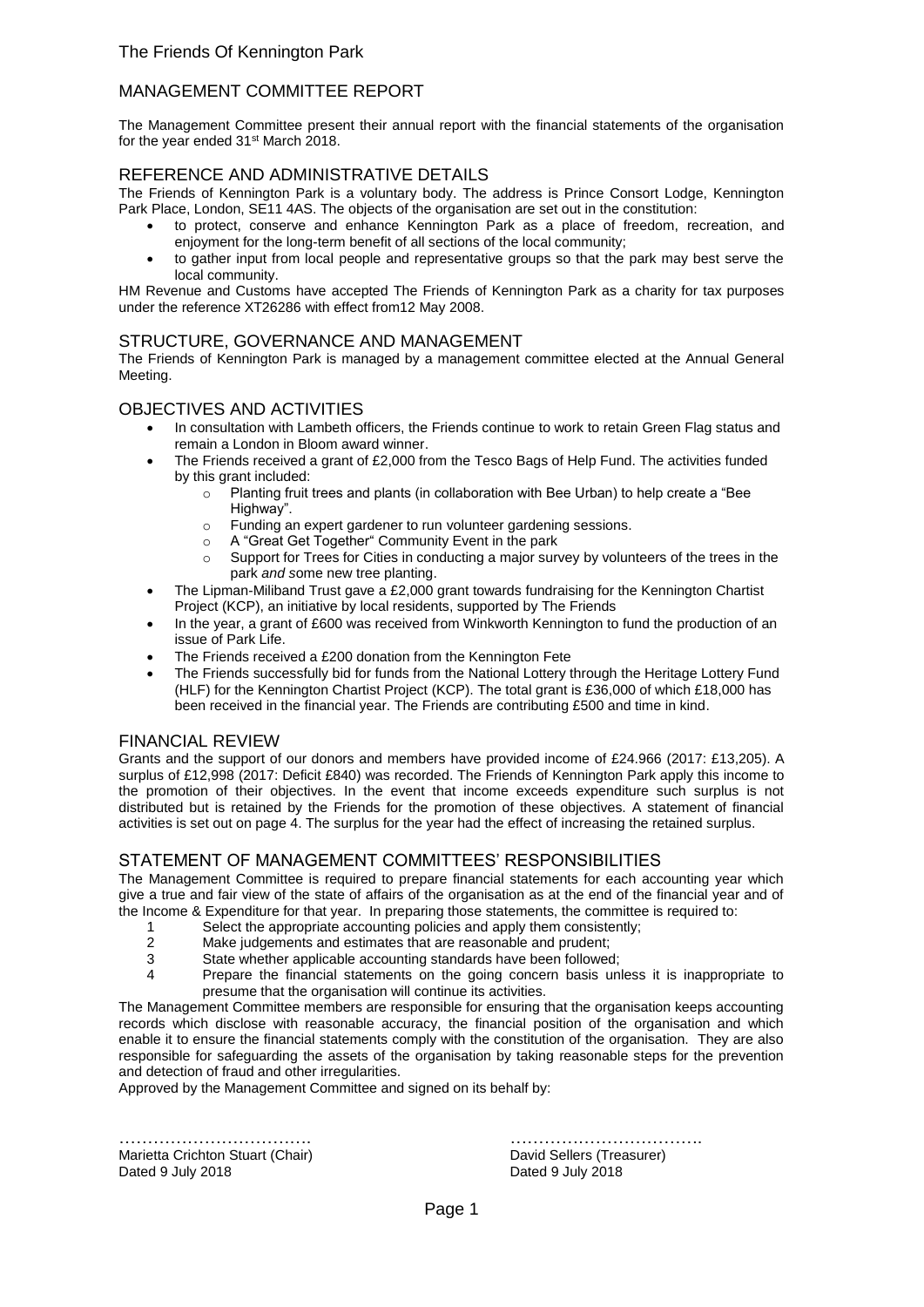### INDEPENDENT AUDITOR'S REPORT

### To The Members of The Friends of Kennington Park

### FOR THE YEAR ENDED 31ST MARCH 2018

We have audited the financial statements of The Friends of Kennington Park for the year ended 31 March 2018 as set out on pages 3 to 6. These financial statements have been prepared in accordance with the accounting policies set out therein and the requirements of the Management Committee.

This report is made solely to the members, as a body, in accordance with the constitution of The Friends of Kennington Park. Our audit work has been undertaken so that we might state to the members those matters we are required to state to them in an auditor's report and for no other purpose. To the fullest extent permitted by law, we do not accept or assume responsibility to anyone other than the members as a body, for our audit work, for this report, or for the opinions we have formed.

#### **Respective responsibilities of Management Committee**

As described in the Statement of The Management Committee's Responsibilities the management committee are responsible for the preparation of the financial statements in accordance with the constitution.

Our responsibility is to audit the financial statements in accordance with relevant legal and regulatory requirements and International Standards on Auditing (UK).

We report to you our opinion as to whether the financial statements give a true and fair view, the financial statements are properly prepared in accordance with the constitution and the information given in the management committees' report is consistent with the financial statements. We also report to you if, in our opinion, the management committee has not kept proper accounting records and if we have not received all the information and explanations we require for our audit.

#### **Basis of audit opinion**

We conducted our audit in accordance with International Standards on Auditing (UK) issued by the Auditing Practices Board. An audit includes examination, on a test basis, of evidence relevant to the amounts and disclosures in the financial statements. It also includes an assessment of the significant estimates and judgments made by the management committee in the preparation of the financial statements, and of whether the accounting policies are appropriate to the group's circumstances, consistently applied and adequately disclosed.

We planned and performed out audit so as to obtain all the information and explanations which we considered necessary in order to provide us with sufficient evidence to give reasonable assurance that the financial statements are free from material misstatement, whether caused by fraud or other irregularity or error. In forming our opinion we also evaluated the overall adequacy of the presentation of information in the financial statements

#### **Opinion**

In our opinion:

- the financial statements give a true and fair view, in accordance with United Kingdom Generally Accepted Accounting Practice applicable to Smaller Entities, of the state of the affairs as at 31<sup>st</sup> March 2018.
- the information provided in the Management Committee Report is consistent with the financial statements.

HW Associates Ltd Chartered Accountants and Registered Auditors Portmill House Portmill Lane Hitchin Herts SG5 1DJ

09 July 2018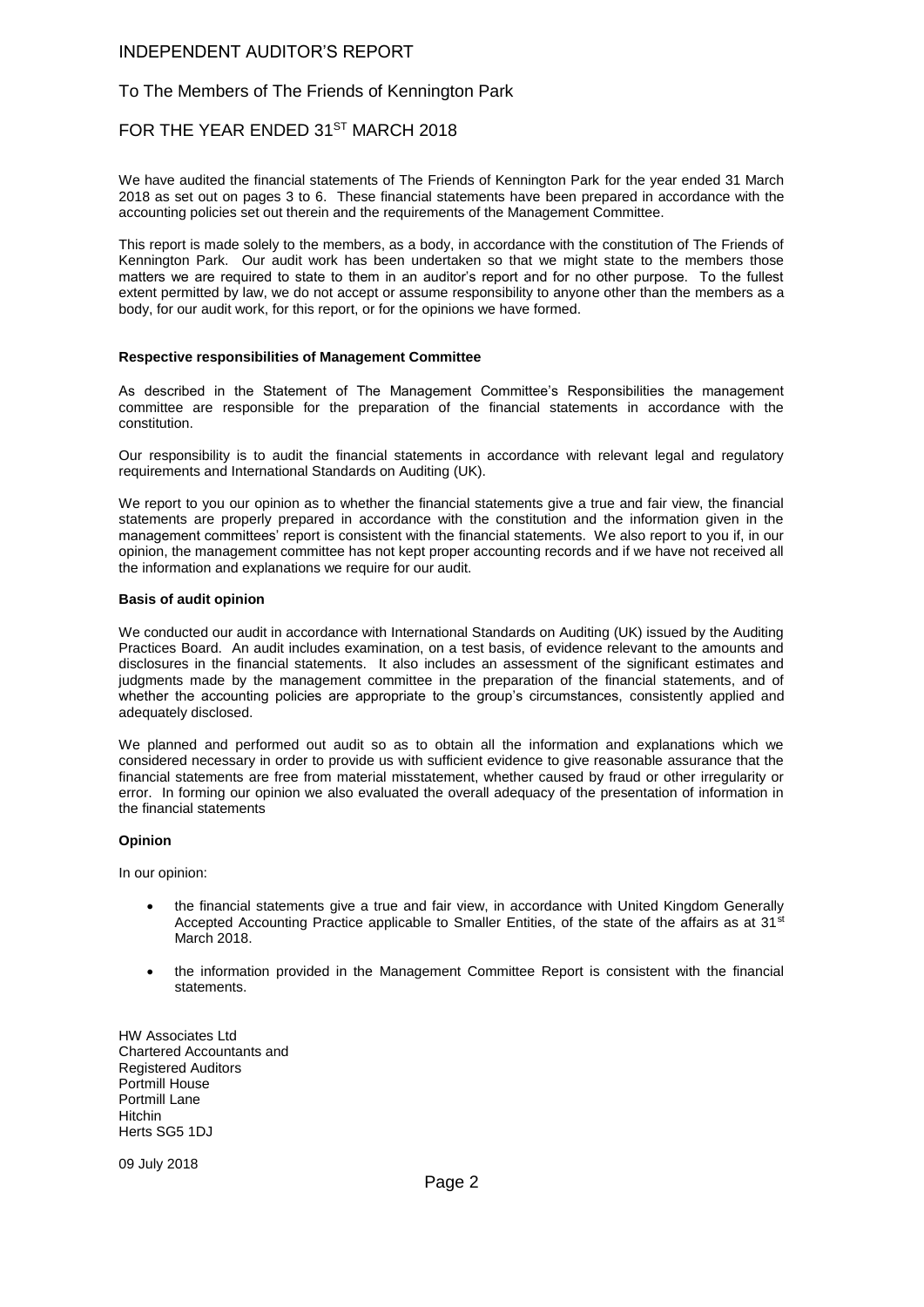# BALANCE SHEET AS AT 31 MARCH 2018

|                                                               | <b>NOTE</b>             |                           |        |                           | 31-Mar<br>2017 |
|---------------------------------------------------------------|-------------------------|---------------------------|--------|---------------------------|----------------|
|                                                               |                         | £                         | £      | £                         | £              |
| <b>CURRENT ASSETS</b>                                         |                         |                           |        |                           |                |
| Cash at bank and in hand<br>Deposit Account<br><b>Debtors</b> |                         | 28,487<br>8,387<br>36,874 |        | 15,518<br>8,358<br>23,876 |                |
| <b>LESS CURRENT LIABILITIES</b>                               |                         |                           |        |                           |                |
| Creditors (Amounts due within one year)                       | 2                       | (504)                     |        | (504)                     |                |
| <b>NET CURRENT ASSETS</b>                                     |                         |                           | 36,370 |                           | 23,372         |
| <b>TOTAL ASSETS</b>                                           |                         |                           | 36,370 |                           | 23,372         |
| <b>RESERVES</b>                                               |                         |                           |        |                           |                |
| <b>Restricted funds</b><br><b>General Funds</b>               | $\overline{\mathbf{4}}$ | 28,125<br>8,245           | 36,370 | 13,422<br>9,950           | 23,372         |

The Financial Statements were approved by the Board of Management on 09 July 2018

Marietta Crichton Stuart **David Sellers** David Sellers Chair **Chair** Treasurer

Page 3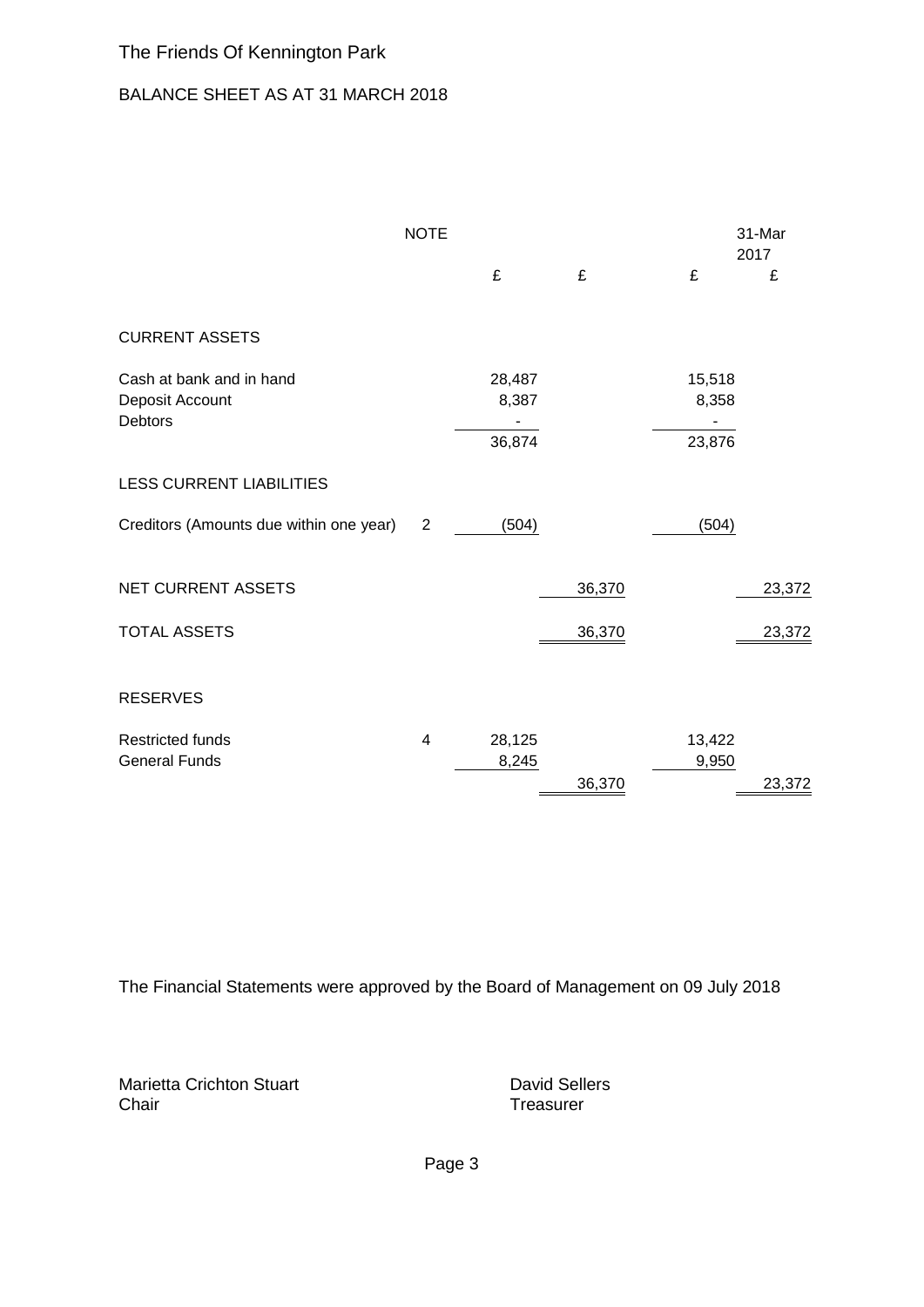# STATEMENT OF FINANCIAL ACTIVITIES

# FOR THE YEAR FROM 1 APRIL 2017 to 31 MARCH 2018

|                                   | <b>NOTES</b> | General<br>Funds<br>£ | Restricted<br><b>Funds</b><br>£ | Total<br><b>Funds</b> | <b>Total Funds</b><br>2017<br>£ |
|-----------------------------------|--------------|-----------------------|---------------------------------|-----------------------|---------------------------------|
| <b>INCOME</b>                     |              |                       |                                 |                       |                                 |
| Donations received                |              | 1,455                 |                                 | 1,455                 | 3,712                           |
| Grants received                   | 3            |                       | 22,600                          | 22,600                | 8,903                           |
| Membership subscriptions          |              | 882                   |                                 | 882                   | 538                             |
| Cards and pamphlets               |              | 29                    |                                 | 29                    | 10                              |
| Interest received                 |              |                       |                                 |                       | 42                              |
| Total incoming resources          |              | 2,366                 | 22,600                          | 24,966                | 13,205                          |
| RESOURCES EXPENDED                |              |                       |                                 |                       |                                 |
| Direct charitable expenditure     |              | 1,882                 | 7,372                           | 9,254                 | 10,465                          |
| Fund raising and publicity        |              |                       | 525                             | 525                   | 1,035                           |
| Management and administration     |              | 2,189                 |                                 | 2,189                 | 2,545                           |
| Total resources expended          |              | 4,071                 | 7,897                           | 11,968                | 14,045                          |
| Net incoming/(outgoing) resources |              | (1,705)               | 14,703                          | 12,998                | (840)                           |
| <b>Fund balances brought</b>      |              |                       |                                 |                       |                                 |
| forward at 1st April 2017         |              | 9,950                 | 13,422                          | 23,372                | 24,212                          |
| <b>Fund balances carried</b>      |              |                       |                                 |                       |                                 |
| forward at 31st March 2018        |              | 8,245                 | 28,125                          | 36,370                | 23,372                          |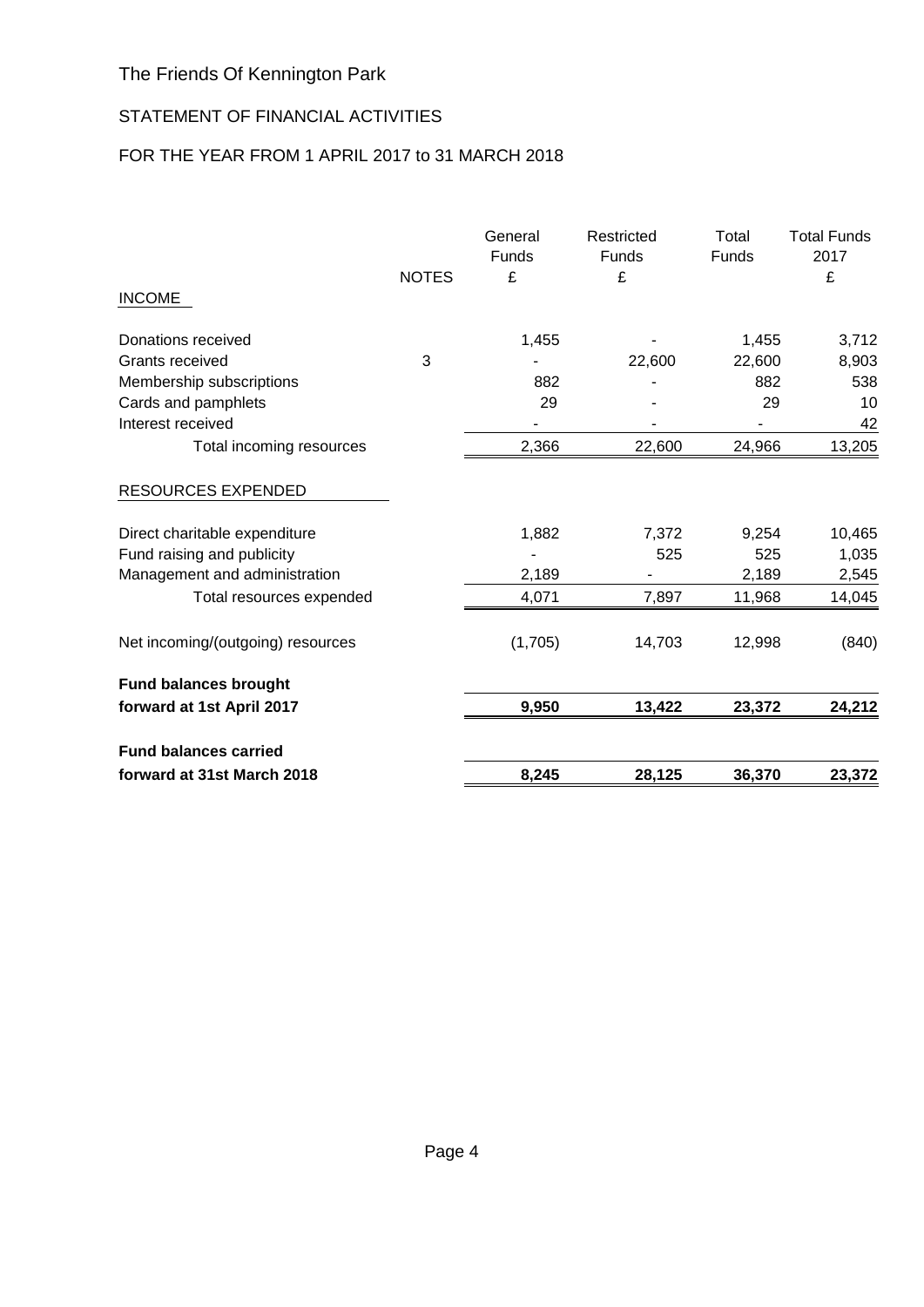# INCOME AND EXPENDITURE ACCOUNT

# FOR THE YEAR FROM 1 APRIL 2017 to 31 MARCH 2018

|                                          | 2018   |           |       | 2017      |  |  |
|------------------------------------------|--------|-----------|-------|-----------|--|--|
|                                          | £      | £         | £     | £         |  |  |
| <b>INCOME</b>                            |        |           |       |           |  |  |
|                                          |        |           |       |           |  |  |
| Membership subscriptions                 | 882    |           | 538   |           |  |  |
| Donations                                | 1,455  |           | 3,712 |           |  |  |
| Tesco Bags of Help                       | 2,000  |           |       |           |  |  |
| Lipman-Miliband Trust Chartist project   | 2,000  |           |       |           |  |  |
| Heritage Lottery Fund Chartist project   | 18,000 |           |       |           |  |  |
| LB Lambeth Environment Impact Fee        |        |           | 1,645 |           |  |  |
| Flower Garden Activity Plan (HLF)        |        |           | 6,728 |           |  |  |
| Winkworth Kennington                     | 600    |           | 530   |           |  |  |
| Income from cards and pamphlets          |        |           | 10    |           |  |  |
| <b>Bank Interest</b>                     | 29     |           | 42    |           |  |  |
|                                          |        | 24,966    |       | 13,205    |  |  |
|                                          |        |           |       |           |  |  |
| LESS GENERAL EXPENDITURE                 |        |           |       |           |  |  |
|                                          |        |           |       |           |  |  |
| Management & Administration              | 1,631  |           | 1,884 |           |  |  |
| <b>Fundraising and Development</b>       |        |           |       |           |  |  |
| Publicity                                | 525    |           | 1,011 |           |  |  |
| <b>Printing Postage &amp; Stationery</b> | 24     |           | 149   |           |  |  |
| <b>Accountancy Fees</b>                  | 504    |           | 504   |           |  |  |
| <b>Basketball Screen</b>                 | ٠      |           | 250   |           |  |  |
| Playground bus                           |        |           | 3,650 |           |  |  |
| Kennington Chartist Project              | 4,284  |           |       |           |  |  |
| <b>Trees for Cities</b>                  | 2,000  |           |       |           |  |  |
| <b>Great Big Get Together</b>            | 608    |           |       |           |  |  |
| HLF Flower Garden Activity Plan          | 206    |           | 1,973 |           |  |  |
| <b>HLF Flower Garden Project</b>         |        |           |       |           |  |  |
| Evaluation                               |        |           | 3,906 |           |  |  |
| Football storage container               |        |           | 90    |           |  |  |
| Bee Urban                                | 500    |           |       |           |  |  |
| Volunteer gardening                      | 675    |           | 66    |           |  |  |
| Park Life magazine                       | 980    |           | 530   |           |  |  |
| <b>Sundial Commission</b>                |        |           |       |           |  |  |
| Bank Charges and Interest                | 31     |           | 32    |           |  |  |
|                                          |        | (11, 968) |       | (14, 045) |  |  |
| SURPLUS/(DEFICIT) FOR THE YEAR           |        | 12,998    |       | (840)     |  |  |
|                                          |        |           |       |           |  |  |